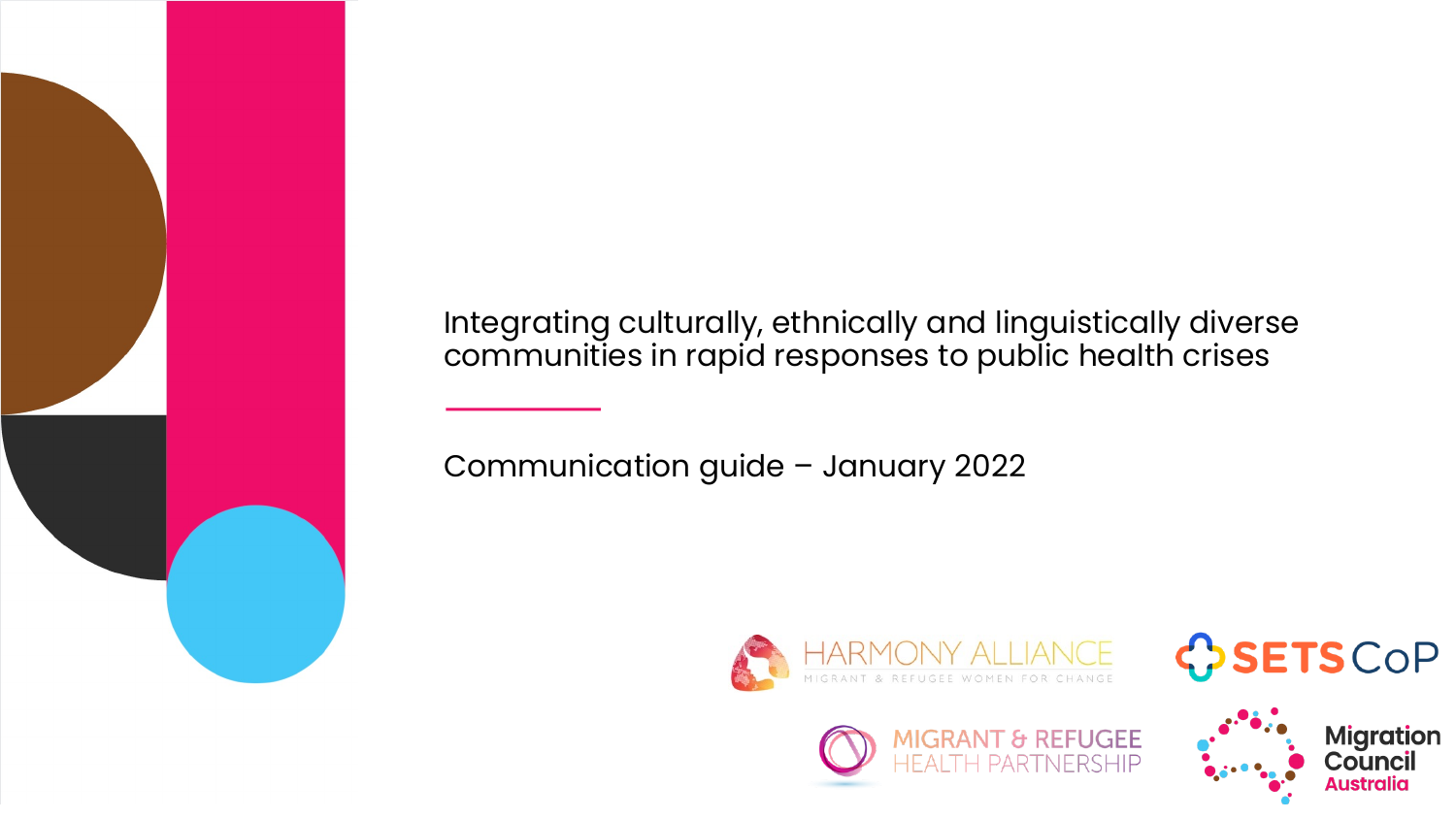# About this guide

Migration Council Australia (MCA) is a national peak body working across sectors—and fostering partnerships between community, industry and government—to facilitate effective settlement outcomes for migrants and refugees.

MCA works closely with migrant and refugee communities, the health sector, the Australian Government and other stakeholders to implement a broad range of programs that aim to improve health access, experience and outcomes for migrants and refugees, as well as to provide evidence-based and consultation-informed advice on migrant and refugee health to government and health sector stakeholders.

MCA and its auspiced bodies—SETSCoP, Harmony Alliance, and the Migrant and Refugee Health Partnership—have been working closely with the Department of Health (the Department) to support the COVID-19 Vaccination Program rollout to migrant and refugee communities through a communication and engagement strategy.

This guide draws on insights from MCA's ongoing work with diverse stakeholders over the course of the COVID-19 pandemic and recovery in Australia.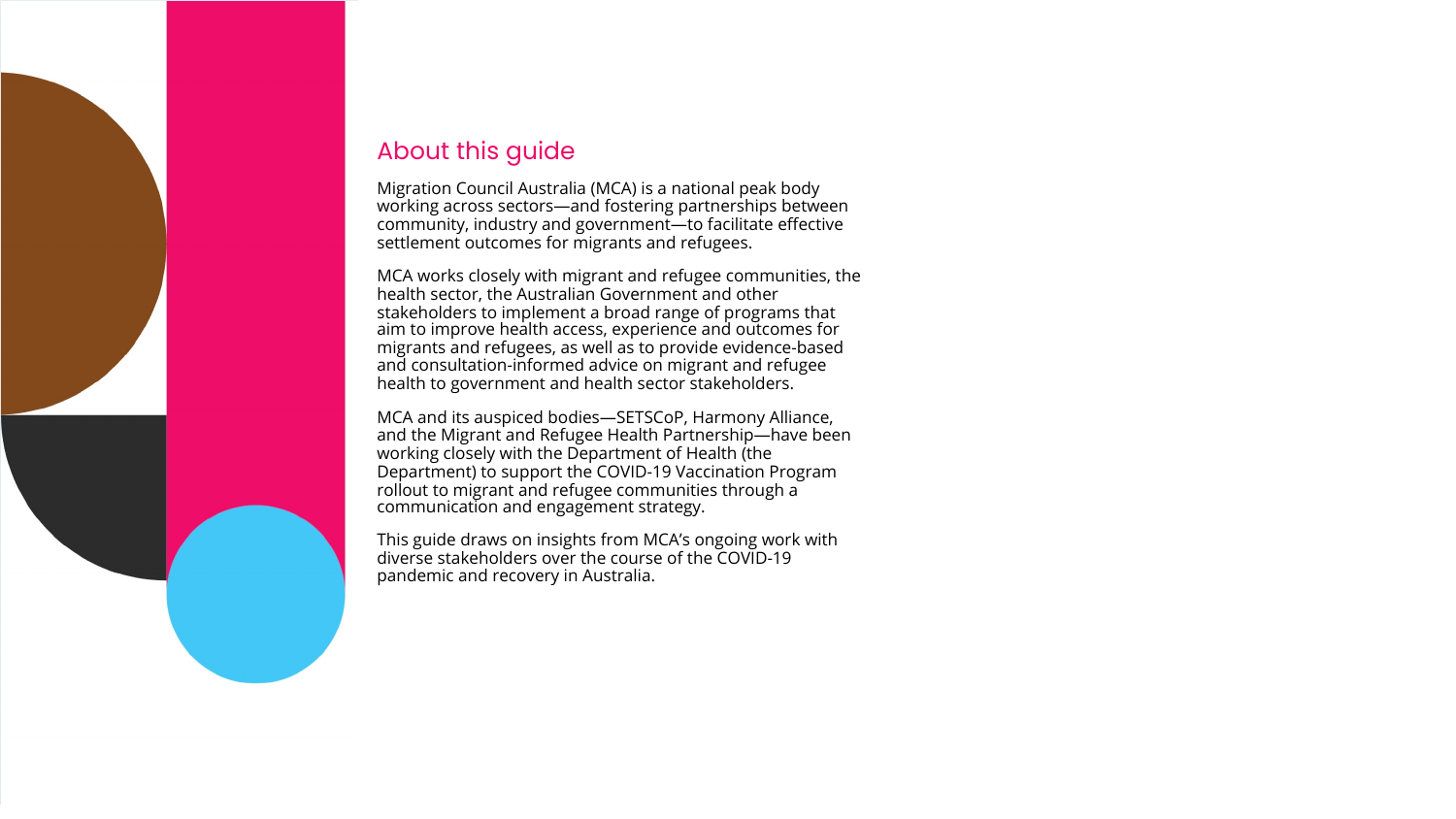*Public health officials must continually and actively engage with CALD communities to understand barriers to accessing healthcare, changing communication preferences, and how to promote resilience during public health crises.*

## Introduction

Communicating public health information to culturally, ethnically and linguistically diverse (CALD) communities requires a nuanced understanding of how people receive and understand information in their own language.

Effective communication provides information to people in three ways:

- 1. in a language they understand
- 2. at a level they comprehend, and
- 3. from a source they trust.

However, meeting the needs and preferences of CALD communities in relation to health information must be balanced against resource considerations, as well as the imperative to respond rapidly in a public health crisis.

The best-practice principles outlined in this guide, while not exhaustive, draw on lessons learned from the COVID-19 pandemic as well as domestic and international research on this issue.

#### Key messages

CALD communities should receive public health information concurrently with the whole of Australian population, to ensure equality of access to information impacting their health and wellbeing.

Crafting effective and culturally sensitive messaging is key to ensuring that all Australians are prepared to respond to public health threats.

Public health officials must continually and actively engage with CALD communities to understand:

- barriers to accessing healthcare
- changing communication preferences, and
- how to promote resilience during public health crises.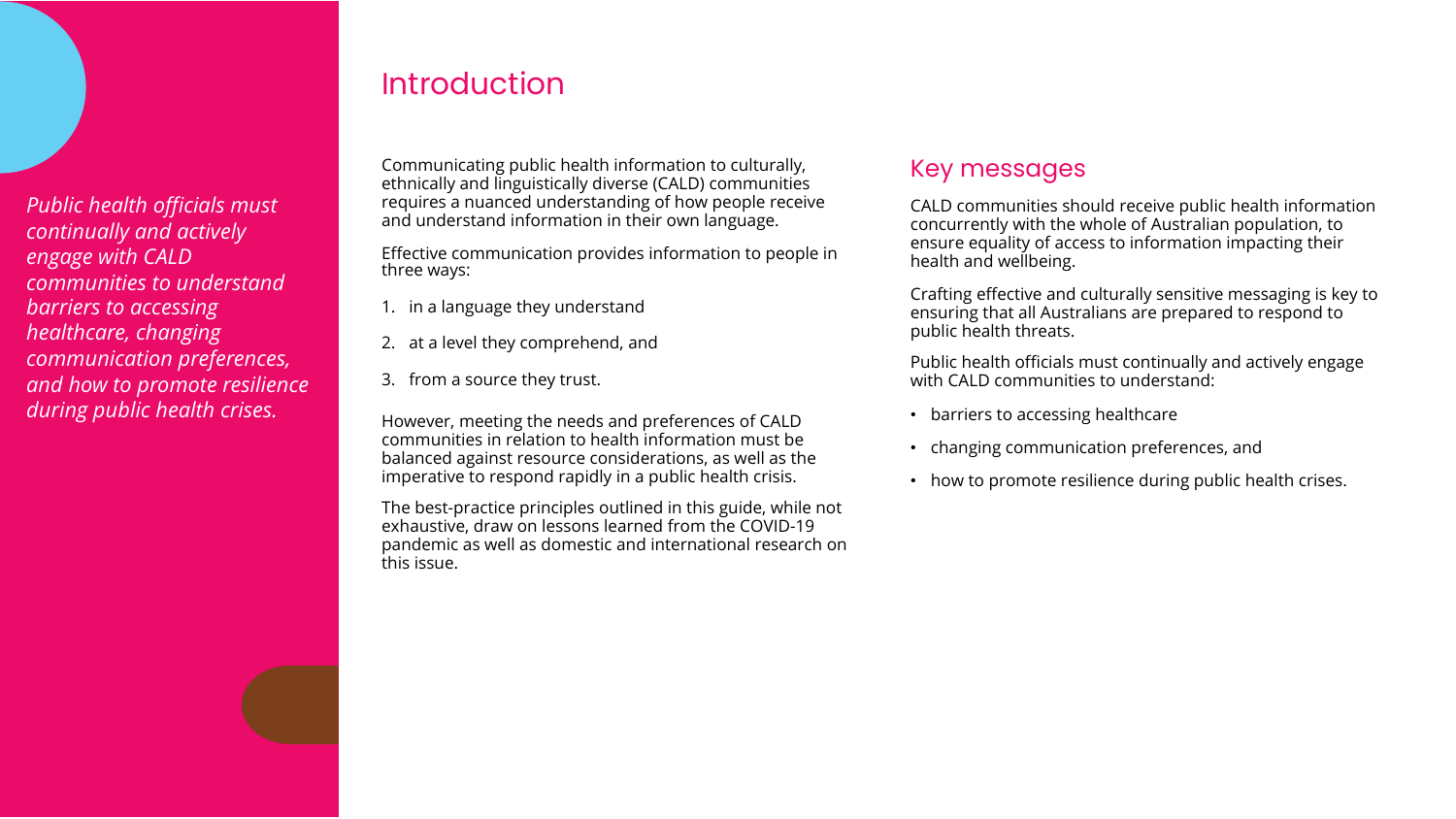

# Identifying languages and communities of concern

#### Guiding principle

Languages and communities of concern should be identified prior to the development of public health messaging to ensure it is tailored to the needs of the most at-risk groups.

#### Key consideration

Policymakers and public health officials should combine data with real-time information from health and social services providing assistance to the communities, to capture the most relevant populations in public health messaging.

## Identifying communities of concern

Public health officials and policymakers can identify the diversity of CALD populations by examining Australian Bureau of Statistics (ABS) Census data, or other official sources of population statistics. However, policymakers must go beyond the data to identify the CALD communities who may be at most risk of harm if public health messaging is not developed to address their needs in the first instance.

In the 2016 Census, more than one-fifth (21 per cent) of Australians indicated that they spoke a language other than English at home. Overall, 3.5 per cent said they spoke English poorly or not at all.<sup>1</sup> This figure increases to 5.6 per cent for people aged 65 and above.

There will also be communities not captured by this 2016 data who will need to be considered for communications being crafted in the years after the last Census was taken. Rather than targeting translations based on the statistical prevalence of a particular CALD group, it is important to also consider other demographics, including their:

- age profile
- year of arrival
- languages spoken at home, and
- existing spoken or written English proficiency.

Further, the process of data collection often depends on the digital literacy and English proficiency of respondents involved, which means relevant information about some communities may not be adequately captured in all data sources.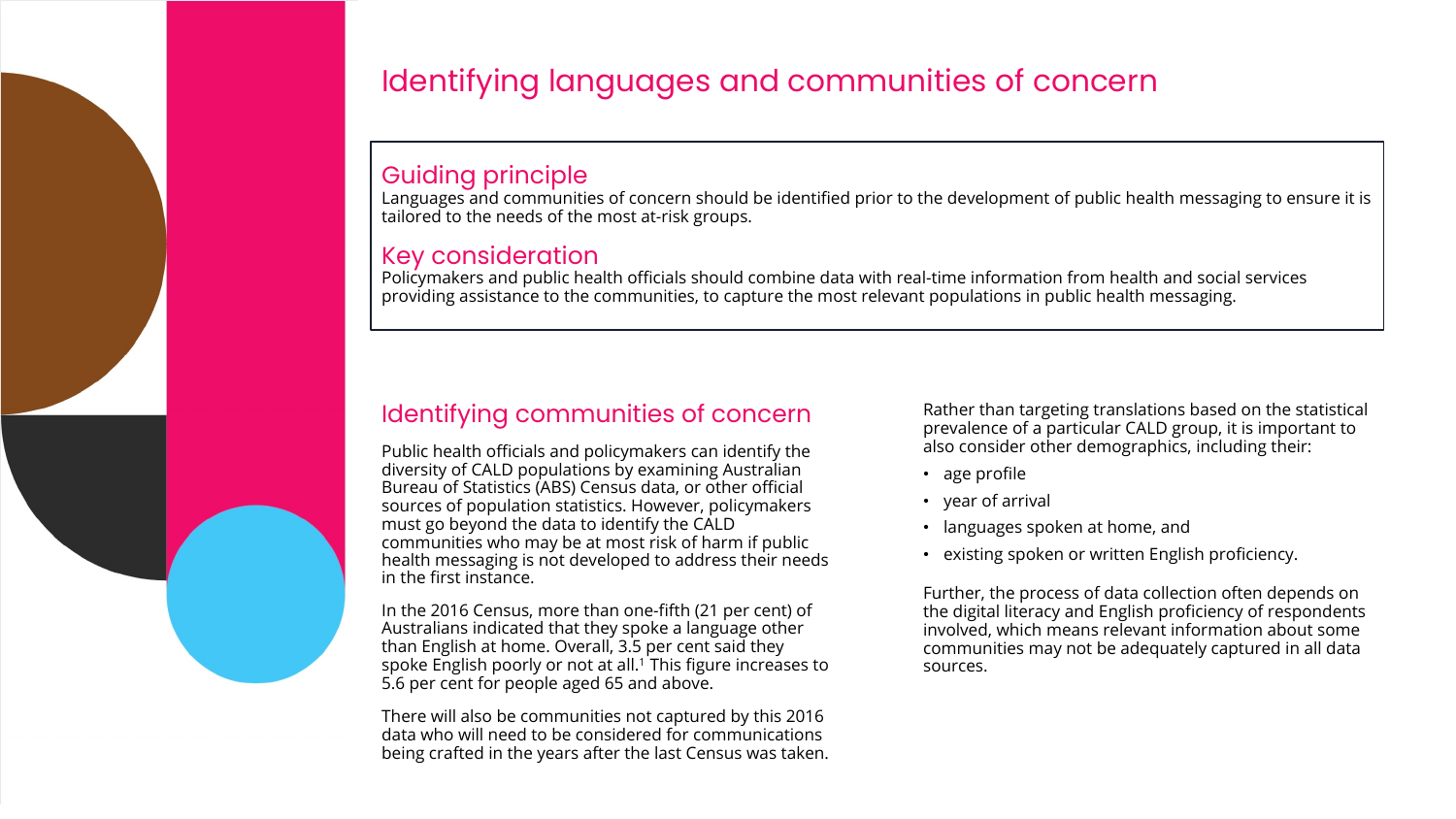

# Understanding health literacy and health systems literacy

#### Guiding principle

Public health information should be designed to empower individuals to make decisions regarding their health and wellbeing. This information should clearly outline the public health risk, measures and solutions, access to treatment services, and how to access trusted information.

#### Key consideration

Considerations of the health literacy and health systems literacy of the population will inform how public health officials craft their messaging.



**Health literacy** means the skills, knowledge, motivation and capacity of a person to access, understand, appraise and apply **health-related information** to make effective decisions about health and health care, and take appropriate action for their health and wellbeing.2



**Health system literacy** means the skills, knowledge, motivation and capacity of a person to access, understand, appraise and apply **information about the health system and services** to make effective decisions about health and health care, and take appropriate action for their health and wellbeing.2

## Rollout of the COVID-19 vaccine

The COVID-19 vaccine rollout in 2021 has highlighted the importance of in-language and culturally responsive information to address health literacy and health system literacy considerations.

This included information on the phases of the vaccine rollout, vaccine safety, eligibility, steps for booking and receiving a vaccine, and follow-up doses.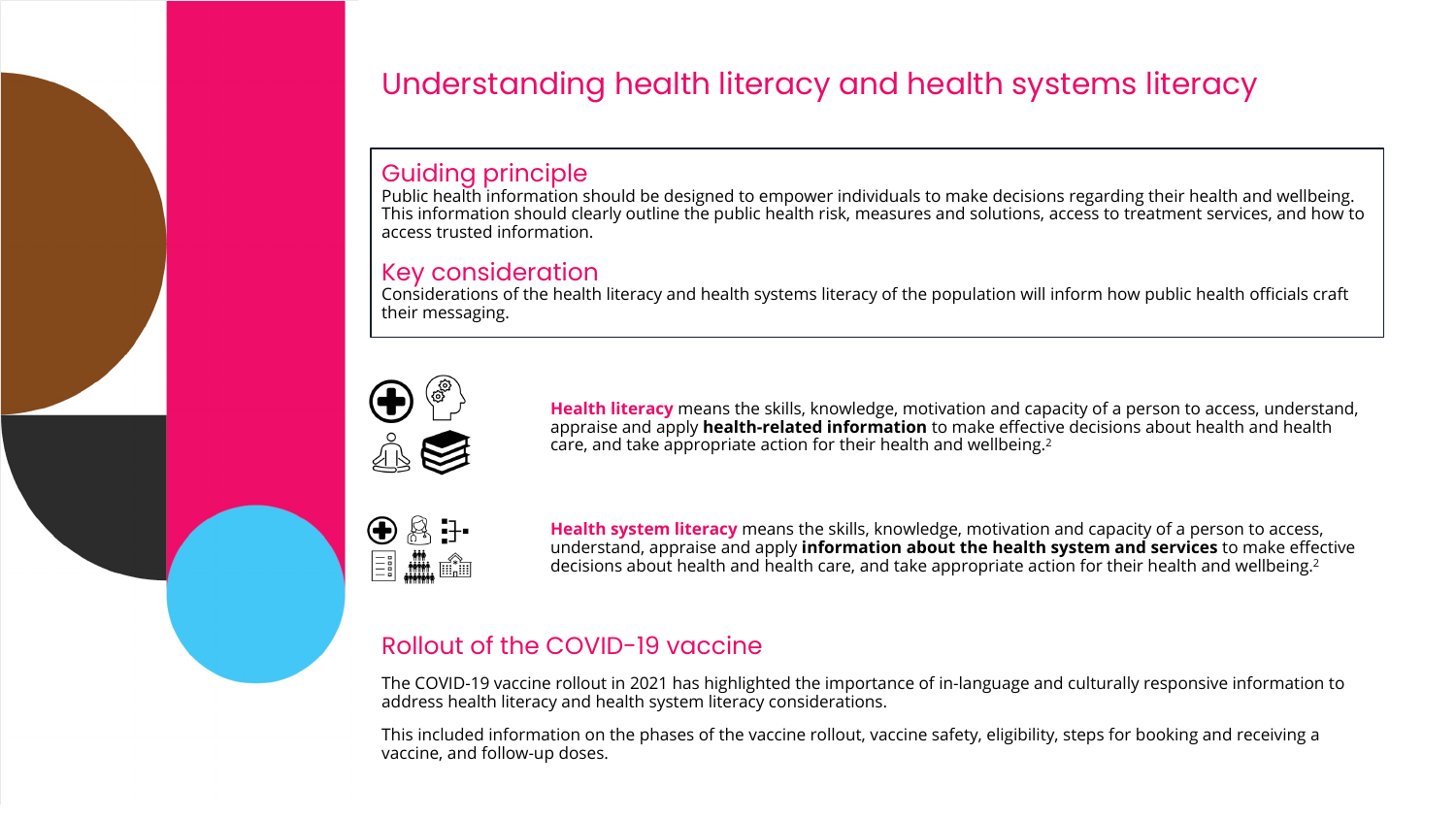

# Tailoring communications to CALD communities

## Guiding principle

CALD communities are not homogenous, and to reach as many individuals as possible, it is important to consider how different cohorts of the community will receive and process public health messaging.

#### Key considerations

Messages should be crafted to consider age, gender, preferred language, religion, location, migration status, disability, technological proficiency, and level of scientific literacy in the communities being targeted by public health campaigns.3 4

Public health institutions must find tailored ways to communicate with young migrant and refugee individuals, emphasising that healthcare in Australia is accessible, confidential, impartial and culturally sensitive.

#### Rural and remote communities

CALD communities located in rural and remote areas experienced additional vulnerability where services were not as concentrated as those in urbanised areas. Access to testing centres, vaccination clinics, or healthcare for positive cases was more difficult for those in rural and remote communities.

### Temporary Visa holders

Individuals in Australia on temporary visas were in particularly vulnerable circumstances as they were unable to access many of the assistive services that were offered during the COVID-19 pandemic.

Women were especially vulnerable to the lack of financial assistance, as others in their community or family groups who may have supported them previously were also affected by the economic downturn during the pandemic.3

## Young people

Young adults in Australia have significantly lower rates of health systems literacy, as well as low levels of engagement with health services overall.<sup>5</sup> This is compounded when young adults come from CALD backgrounds, both in terms of healthcare-seeking attitudes and access to healthcare. MCA's own research of migrant and refugee women's trust in institution found that 3 per cent of surveyed women had no trust at all in the Australian healthcare system. This figure rose to nearly 8 per cent for the research participants under the age of 30.6

For public health messaging to reach and resonate with CALD youth, it must address the significant cultural barriers. For example, while the pandemic had a broad mental health impact in the Australian community, people in CALD communities face additional risks due to community stigma compounded by lack of knowledge or trust in mental health interventions.5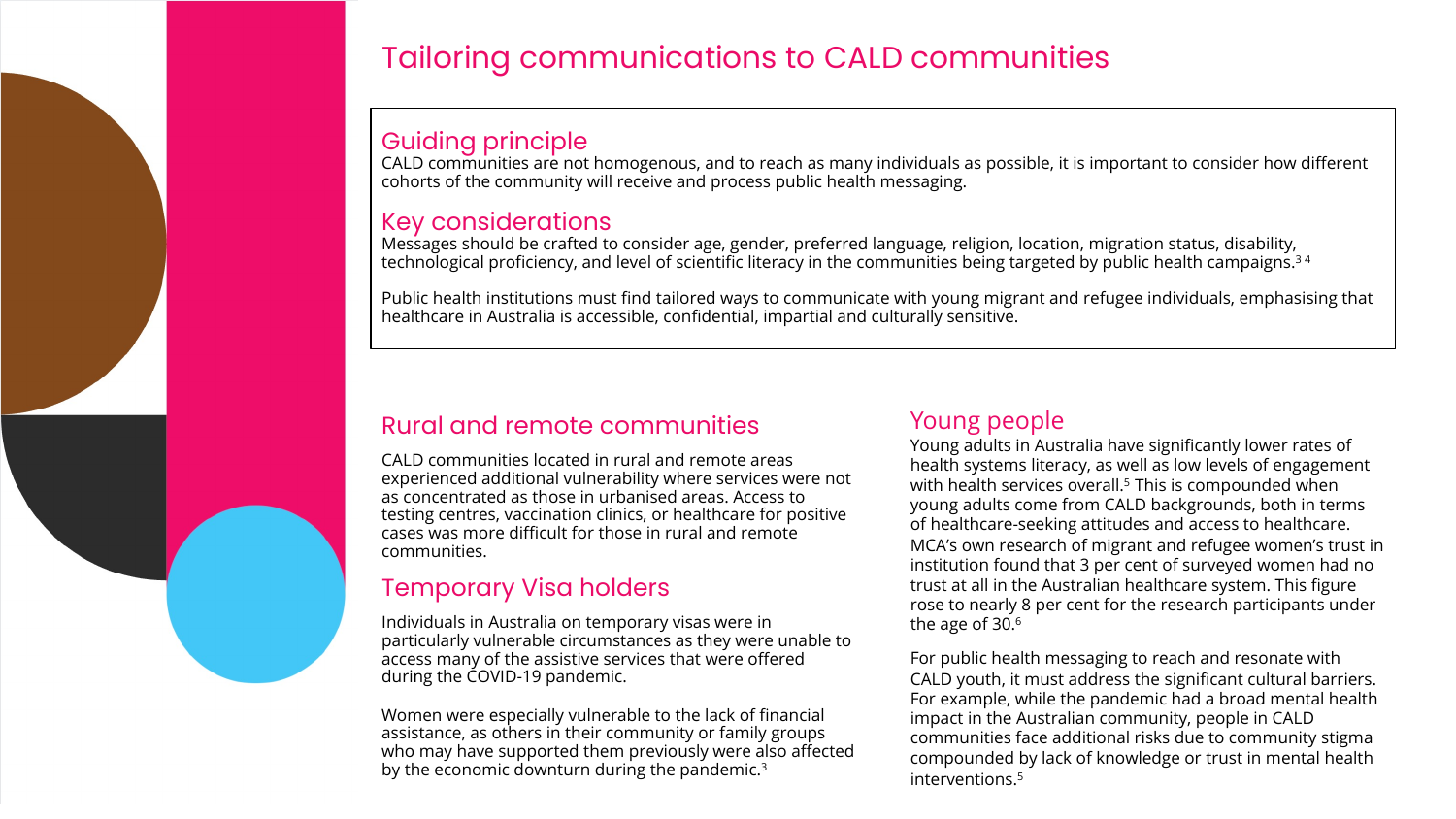# Developing best-practice communication materials

## Guiding principle

Resources should be available in plain language, in different physical and digital formats, in the places and platforms that your diverse audiences will visit.

#### Key consideration

To determine whether materials are accessible to the target population, depending on their level of literacy, a guide such as the Patient Education Materials Assessment Tool may be used (see **Appendix**).

## Crafting effective resources

| Public health information should not require a high level of<br>health literacy to understand, even when communicating<br>complex ideas (such as vaccination program readiness or viral<br>incubation periods). | Images, animations and videos have been repeatedly<br>shown to increase understanding of healthcare information in<br>CALD user groups. This is enhanced when those images are<br>culturally sensitive and include representation of individuals<br>and communities from their background.<br>Animations also allow for representations of diversity that<br>may not be possible when casting actors in a tight timeframe. |
|-----------------------------------------------------------------------------------------------------------------------------------------------------------------------------------------------------------------|----------------------------------------------------------------------------------------------------------------------------------------------------------------------------------------------------------------------------------------------------------------------------------------------------------------------------------------------------------------------------------------------------------------------------|
|                                                                                                                                                                                                                 |                                                                                                                                                                                                                                                                                                                                                                                                                            |
| Public health information should be written in <b>plain language</b><br>before being translated, to ensure that the material is as clear<br>as possible.                                                        | It is important to have communications in both written and<br><b>audio form</b> to ensure that those who are illiterate are also<br>included.                                                                                                                                                                                                                                                                              |
| It should <b>avoid jargon</b> and non-literal language conventions<br>like imagery, metaphor, or irony. Text-heavy documents are<br>not useful for the quick dissemination of information.                      | <b>Voice talent</b> should be consistent, authoritative, calm, and<br>tailored to the tone of the message.                                                                                                                                                                                                                                                                                                                 |
|                                                                                                                                                                                                                 | The <b>audio should be high-quality</b> , with a consideration of<br>the dialect and relative in/formality of the speaker's language.                                                                                                                                                                                                                                                                                      |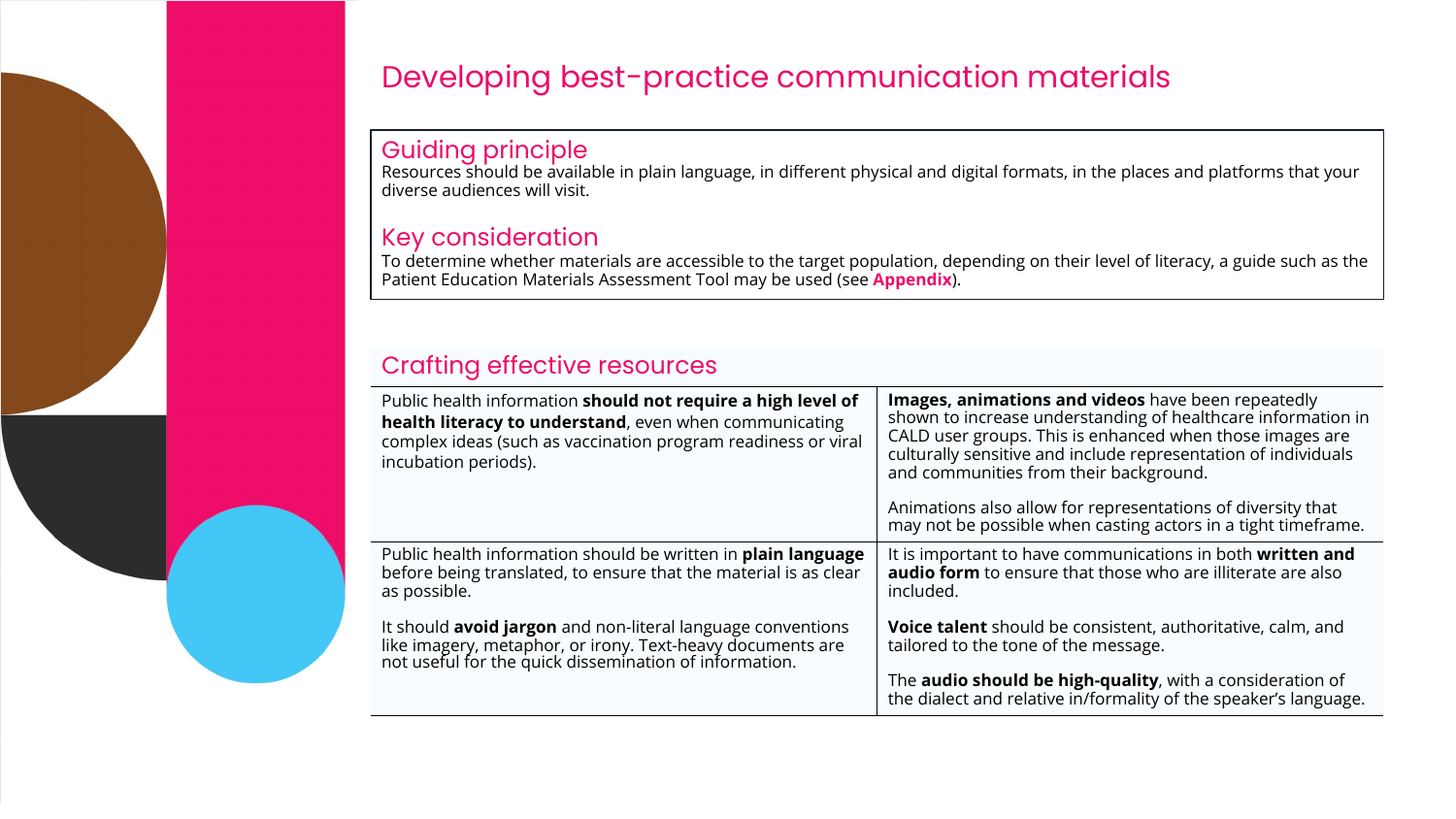

# Considering communication channels

Guiding principle<br>Public health campaigns should critically engage with all of the common platforms for sharing information on public health crises, including websites, print media and social media.

#### Key considerations

Public health campaigns should take into account the demographic mix of their target audience and the likely spaces where people from CALD communities will seek information and support.

Officials should be sensitive to concerns that arise as a result of information from overseas sources, and clearly articulate why Australia is taking a different path in terms of quarantine strategy, vaccine selection, or other public health measures.

## Websites<sup>7</sup>

- Is the website easy to find through various search engines?
- Is the page or its information shareable?
- Does it have a URL that is easy to remember and find?
- Are there audio transcripts and subtitled videos?
- Is the website accessible for people with disabilities (not too busy or difficult to read/navigate, facilities for largetext, text-to-speech)?
- Is there a plan to quickly and easily update pages when circumstances change?
- Does the website support mobile and tablet viewing?
- Homepage: is it easy to find the 'available in other languages' option?
- Does the website support non-Roman alphabets?
- Are there symbols used in addition to titles (e.g., the National Interpreter Symbol, a graphic of a globe, different letters/characters to indicate different languages)?

## Traditional media8

- Is the message only getting to major national newspapers or local newspapers?
- Are there newspapers, magazines, community bulletins, or community radio stations in targeted languages that can be partnered with?
- Does the publication have a political bias that will impact the message?
- Are there flyers and posters in the appropriate public places? Are they easy to read, and linked to further resources?
- Does the agency/organisation publishing or distributing the content have the technological ability to produce information in non-Roman fonts, such as Arabic or Mandarin?<sup>11</sup>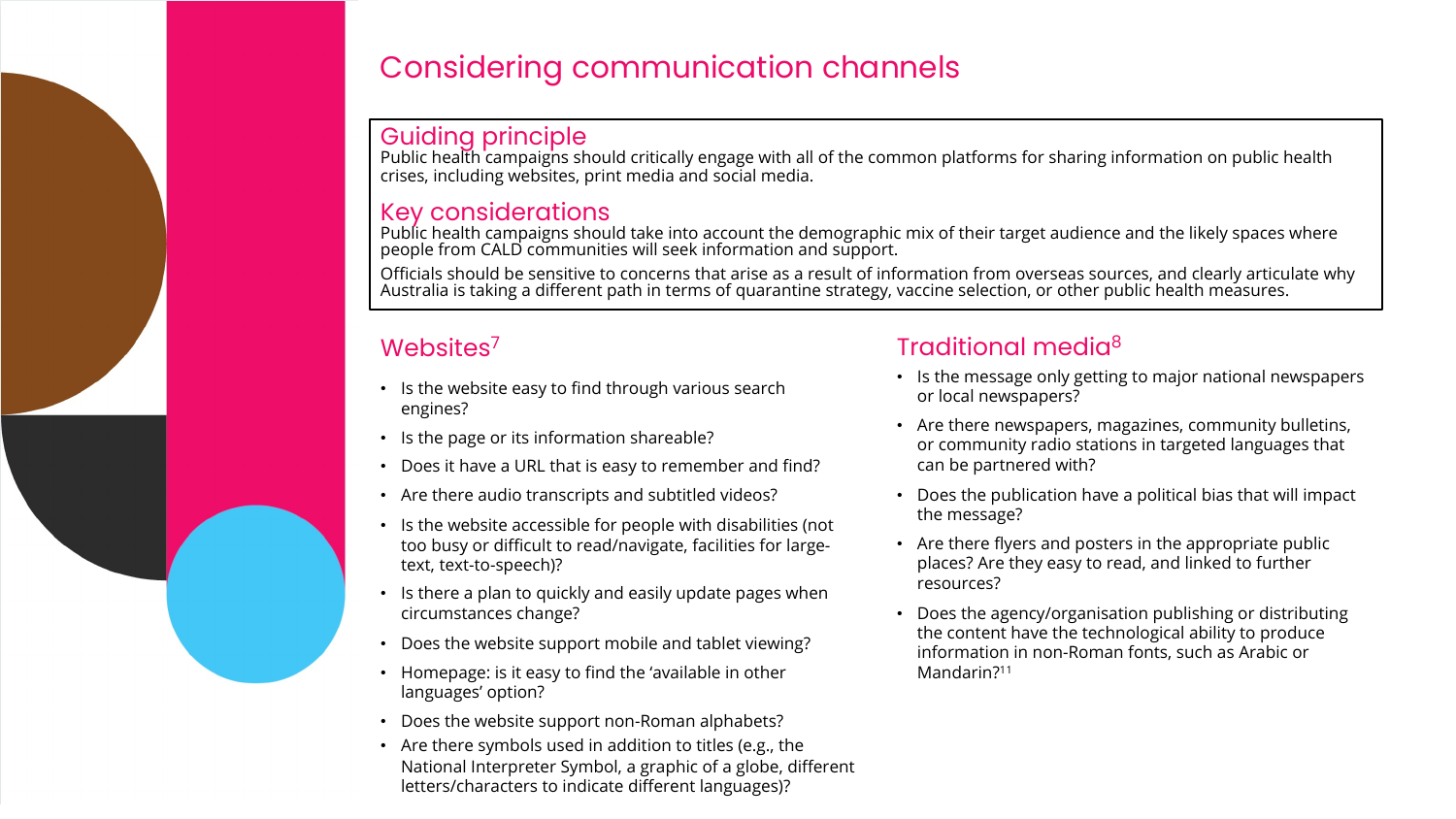

# Considering communication channels – continued

## Social media

Australia's primary emergency services have been increasingly turning to social media to spread their messaging in a timely and concise way. Research has found that 'social media can help citizens receive, understand and cope emotionally with warning messages'.9

Benefits of social media include the ability to:

- engage in or monitor public discourse
- distribute updates on emergency situations
- crowd-source information to corroborate official sources (e.g., someone posting that they see smoke where a fire was reported)
- connect disparate communities
- create fundraising or awareness raising campaigns, and
- complement other more traditional forms of research.<sup>9</sup>

Social media content that is short and engaging can also be easily shared within communities, spreading through private messaging platforms like WhatsApp and WeChat.10

However, social media can also hamper efforts to reach CALD communities with accurate and timely public health information. Examples include:

- Rumours and misinformation, especially those that provoke public outrage or disgust, are specifically designed to gain traction before any moderator can refute it.
- Dissenters or troublemakers can inflame public opinion in multiple forums at once, even going so far as to incite action or violence.9
- Digital manipulation of official sources can have an impact on public understanding, when fake posts can look highly convincing.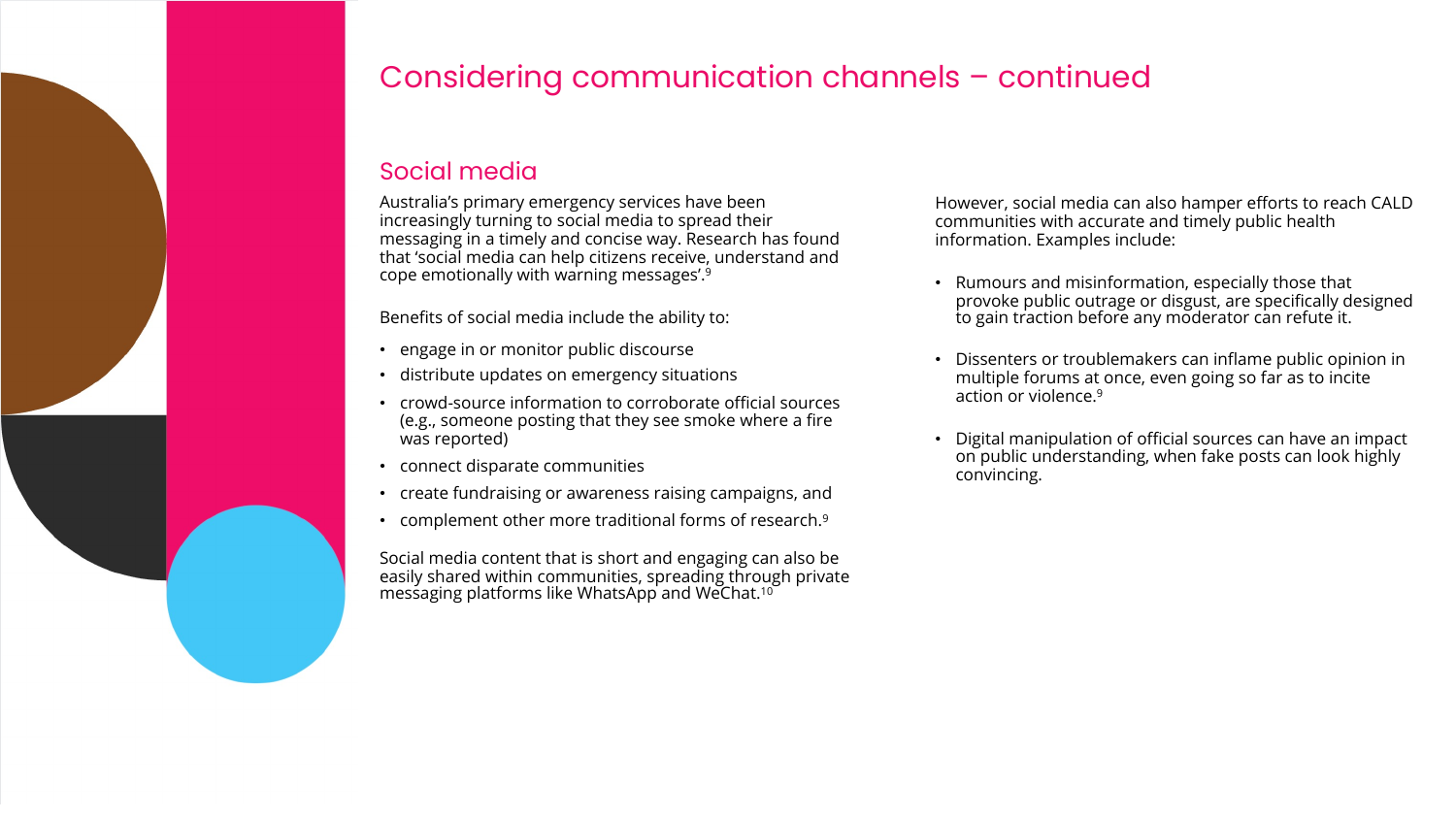

# Considering communication channels – continued

## Over-reliance on technology

Over-reliance on the reach of social media also risks the exclusion of people without access to technology or with low levels of digital literacy.

Individuals with disabilities, or low-socioeconomic status, or individuals who simply choose not to engage in social media are disadvantaged by public health messaging that is heavily skewed towards distribution online.

Over-reliance on internet-based systems like smart phones and QR codes for contact tracing or online applications for financial assistance exclude those with low digital literacy, which often intersects with migrant and refugee communities.9

Many multicultural communities also have concerns over app security, data protection, privacy and online safety that will affect their uptake of new government platforms.

## Influence of overseas media

Migrant and refugee communities may retain strong connections with their countries of origin and often rely on foreign media sources for news and information.

This can be an alternative but potentially misleading source of COVID-19 related developments, including vaccine updates, in countries of origin for significant migrant and refugee communities living in Australia.

Overseas media can also, of course, provide useful insight into common issues, concerns, hesitancy and erroneous information shared by migrant and refugee communities in relation to the vaccine rollout.

Debate over the efficacy of certain vaccines, as well as the use of different vaccines in other countries compared to Australia, have significant implications for migrant and refugee communities.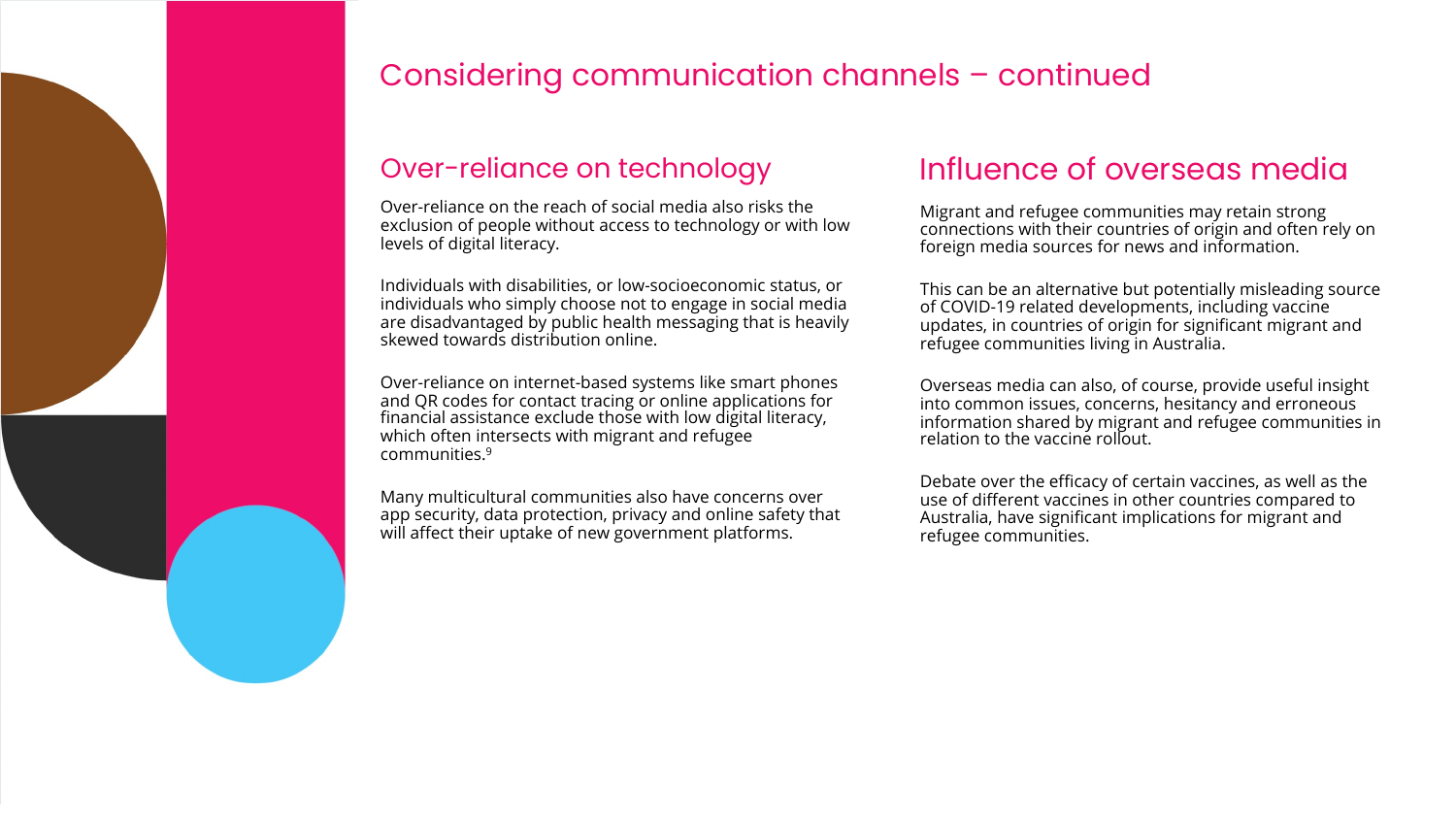# Effective communication – translating and interpreting

#### Guiding principle

Translators and interpreters must continue to be engaged in all stages of a public health crisis response to be inclusive of CALD communities.11

#### Key consideration

Those disseminating public health information must be conscious of the regulations and quality assurance surrounding interpretation and translation in Australia.

Emergency management of public health crises requires clear, concise, and inclusive communications. Accurate and timely translating and interpreting are essential to ensuring CALD communities receive the same key information as the rest of the population.

#### Certification of translators and interpreters

Interpreters (for speech) and translators (for writing) in Australia receive their certification through the National Accreditation Authority for Translators and Interpreters (NAATI).

NAATI-certified interpreters and translators undergo continuing professional development and adhere to the AUSIT (Australian Institute of Interpreters and Translators) Code of Ethics. Engaging an interpreter or translator that is NAATI certified is the most effective method to ensure that public health information is communicated accurately.

For new and emerging community languages in Australia, there may not be a NAATI certified interpreter or translator available. As a result, NAATI has introduced a category of Recognised Practitioners who provide services in less common languages. Every effort should be made to engage a NAATI certified interpreter or translator.

## Community testing and feedback

It is strongly recommended that translations are checked by members of the CALD community for clarity and tone, which can be achieved by establishing a panel or database of community testers.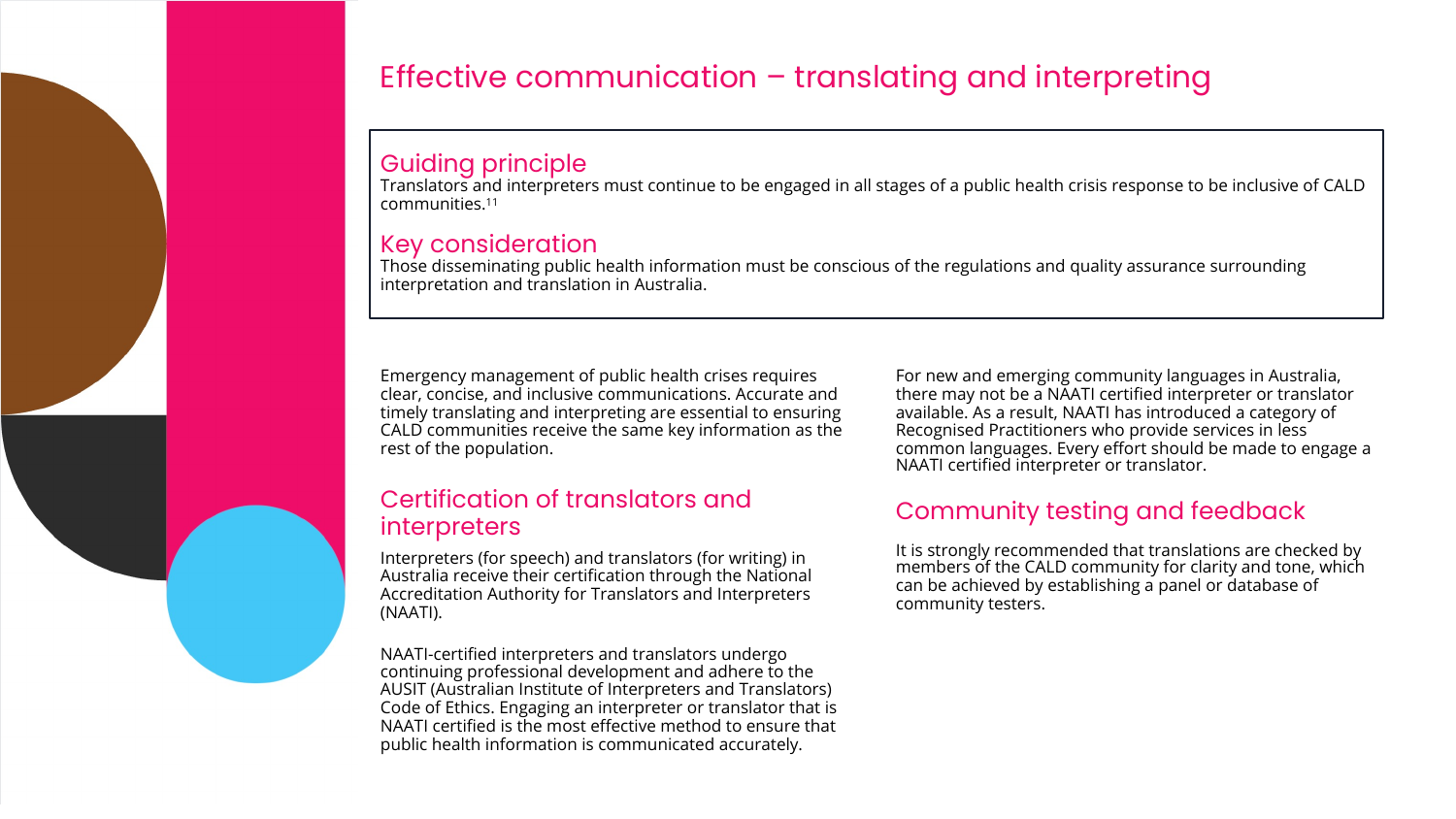# Effective communication – bilingual/bicultural workers

### Guiding principle

Bilingual/bicultural workers play a key role in supporting better health for migrants and refugees, including in vaccine promotion, acceptance and uptake.

### Key consideration

Public health officials and institutions should engage bilingual/bicultural workers to facilitate vaccine uptake through community dialogue and engagement, information provision, trust-building, and dispelling misinformation and disinformation.

Bilingual/bicultural workers are people employed in a range of positions who are also able and willing to utilise their proficiency in a language other than English—as well as their cultural skills and knowledge—to facilitate communication with communities with whom they share language and similar cultural experiences.<sup>12</sup>

Some bilingual/bicultural workers are employed specifically for their language and cultural skills.

Bilingual/bicultural workers are not interpreters or translators, unless they are so certified.13

#### Benefits of engaging bilingual/bicultural workers

- Awareness of cultural norms and beliefs to promote vaccine uptake and acceptance, while mobilising the community to gauge community sentiments.
- Ability to tap into the pulse of the community and gather feedback while facilitating community conversations to focus on promoting vaccine uptake.
- Ties to the community for mobilising community influencers to create an enabling environment for vaccine acceptance and uptake.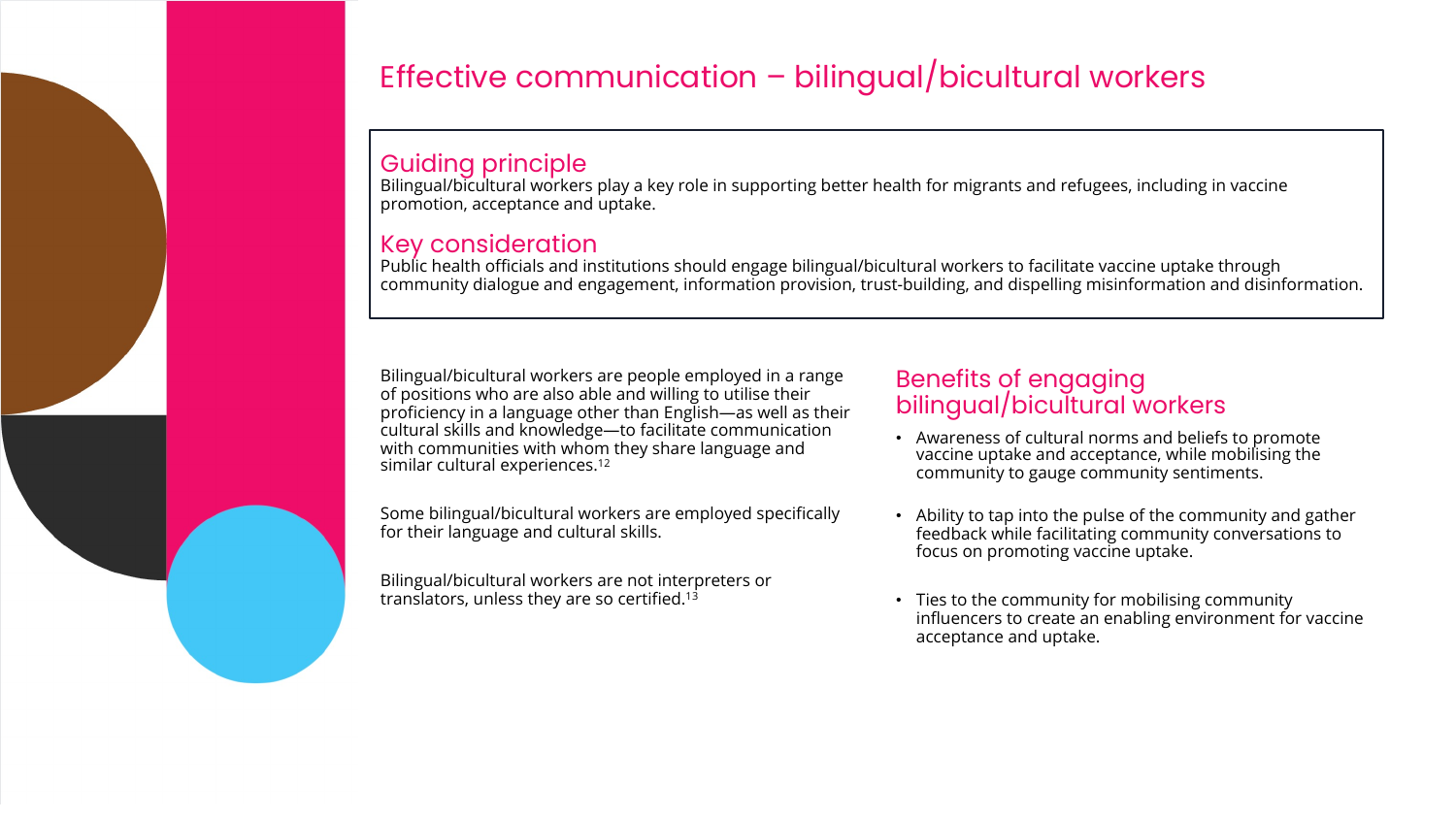

# Community engagement

### Guiding principle

In the wake of a public health crisis, there is an opportunity to create long-term changes that meet the needs of vulnerable members of the community.

#### Key considerations

CALD communities must be empowered and supported to meet, discuss, and prepare for future public health crises in collaboration with public health officials.

Public health professionals and frontline workers should also be involved in this process, as meeting face-to-face can help increase familiarity, build a common knowledge base, dispel myths and create bonds of trust.<sup>14</sup>

At every stage of a public health crisis, whether in preparation, response, or evaluation, CALD communities should be able to provide feedback on and influence public health messaging.

#### Engagement during a public health crisis

Engagement with CALD communities through discussion groups, town-hall meetings, or academic research should be undertaken to examine existing knowledge and capability gaps in current responses. This is also an opportunity to discover the wealth of resources from within CALD communities that can be used in response to public health crises.

In many situations, CALD communities may be able to mobilise and utilise their expertise and resources, particularly if they come from a background with its own history of crisis mobilisation (e.g., a local meeting hub or an existing in-language communication channel).15

Such consultation also promotes a more tailored approach to the needs of the community at large. $^{\rm 3}$ 

Key learnings from the consultation should also be used to inform the training of emergency services personnel and health professionals to understand the strengths and vulnerabilities of the populations they are assisting.16 17

Some guiding questions to identify sources of knowledge and knowledge gaps within CALD communities include:

- How do they engage with local services, including police, fire and ambulance services?
- How do they access health information in their own language?
- What assistance can they receive from their GP or local health providers?
- How can their family and community be ready for an emergency?
- What resources and support are needed to better prepare the community for public health emergencies?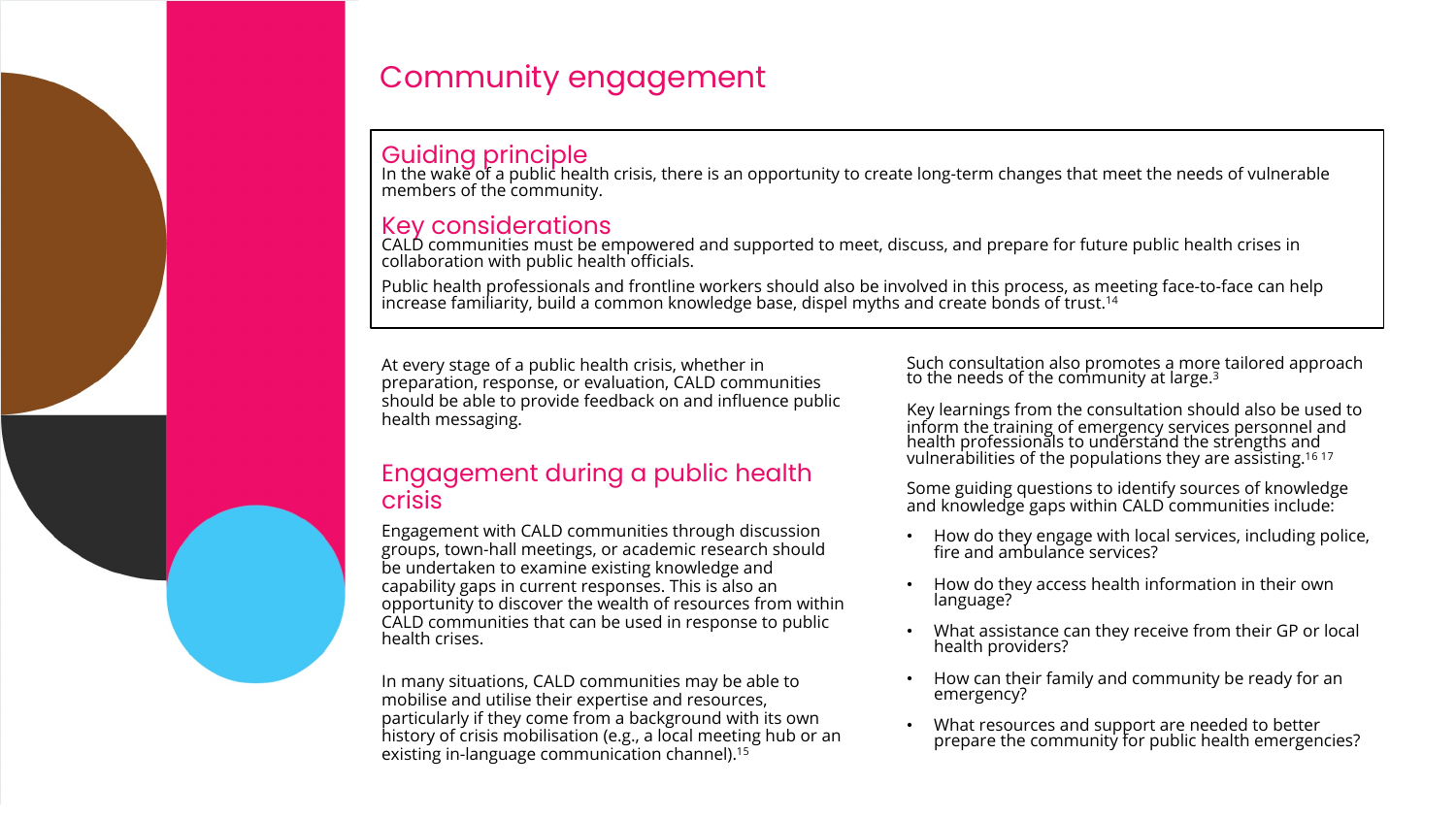# Appendix | Patient Education Materials Assessment Tool (PEMAT)

#### **Content**

- Make your purpose completely evident
- Do not include information or content that distracts from its purpose

#### **Word Choice and Style**

- Use common, everyday language
- Use medical terms only to familiarise audience with terms
- Use the active voice

#### **Organisation**

- Break or 'chunk' information into short sections
- Sections have informative headers
- Present information in a logical sequence
- Provide a summary

#### **Use of visual aids**

- Use visual aids whenever they could make content simpler (e.g., illustration of healthy portion size)
- Visual aids reinforce rather than distract from the content
- Visual aids have clear titles or captions
- Illustrations and photographs are clear and uncluttered
- Tables are short and clear with row and column headings

#### **PEMAT18 Additional criteria from the Centre for Culture Ethnicity and Health (CEH)9**

#### **Content**

- Ensure it is appropriate for the intended audience
- Ensure it is respectful of the values and beliefs of its intended audience
- Choose inclusive, non-stigmatising language

#### **Word Choice and Style**

Use short sentences and avoid double negatives

#### **Organisation**

• Number/date with clear ways to update or request more information

#### **Use of visual aids**

- Use visual aids that are familiar to the target communities
- Choose high quality illustrations and photographs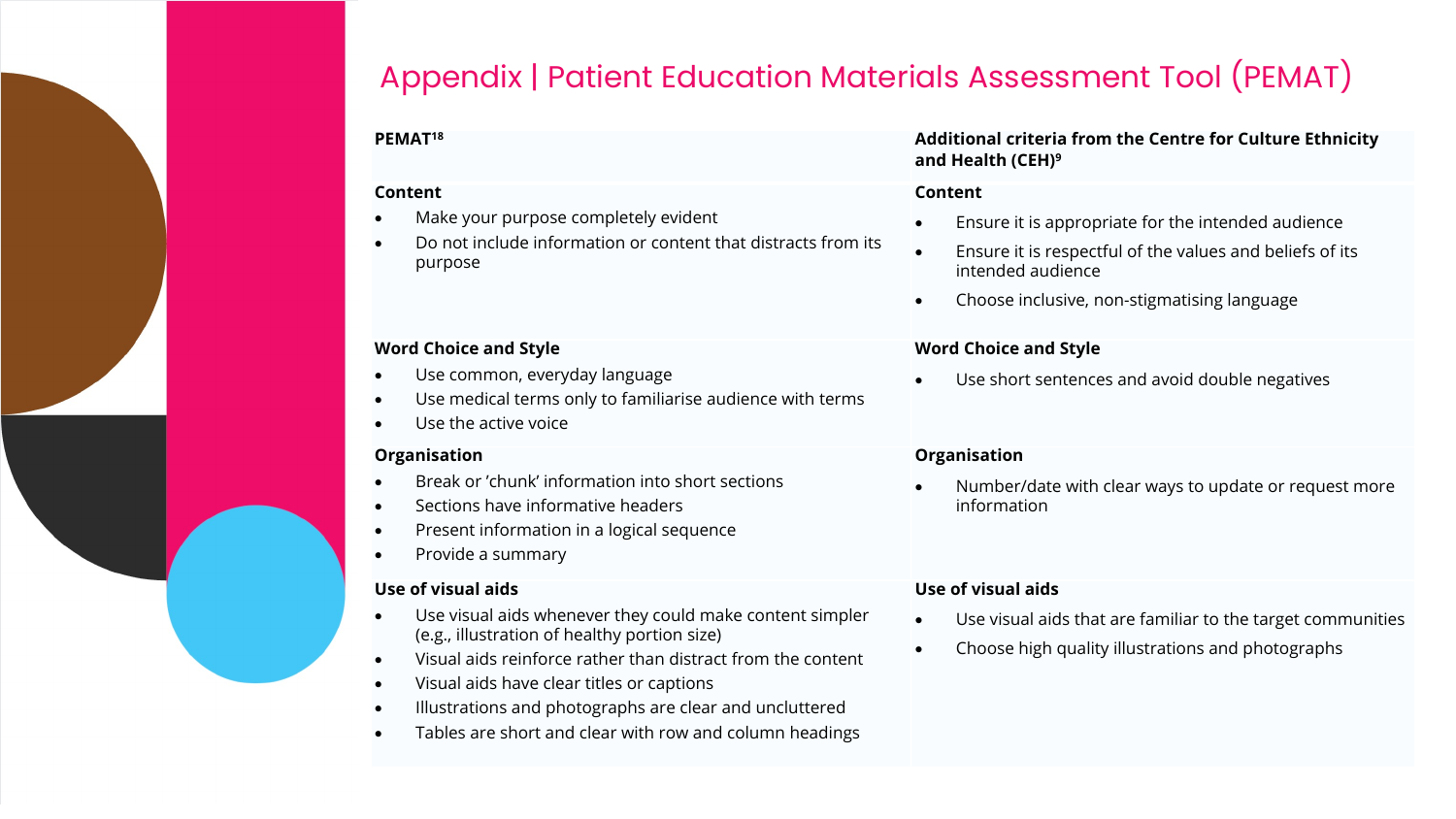

# Appendix | Patient Education Materials Assessment Tool (PEMAT)

#### **Actionability**

- Clearly identify at least one action the user can take
- Address the user directly when describing actions
- Break down any action into manageable, explicit steps
- Provide a tangible tool (e.g., checklists) whenever it helps the user take action
- Provide simple instructions or examples of how to perform calculations
- Explain how to use the charts, graphs, tables or diagrams to take action

#### **Layout and Design**

- Use visual cues (e.g., arrows, boxes, bullets, bold, larger font, highlighting) to draw attention to key points
- Numbers appearing in the material are clear and easy to understand
- Do not expect the user to perform calculations

#### **PEMAT - continued Additional criteria from CEH - continued**

#### **Actionability**

- Equip users with enough information to advocate for themselves and others
- Suggest realistic actions for the life circumstances of the audience